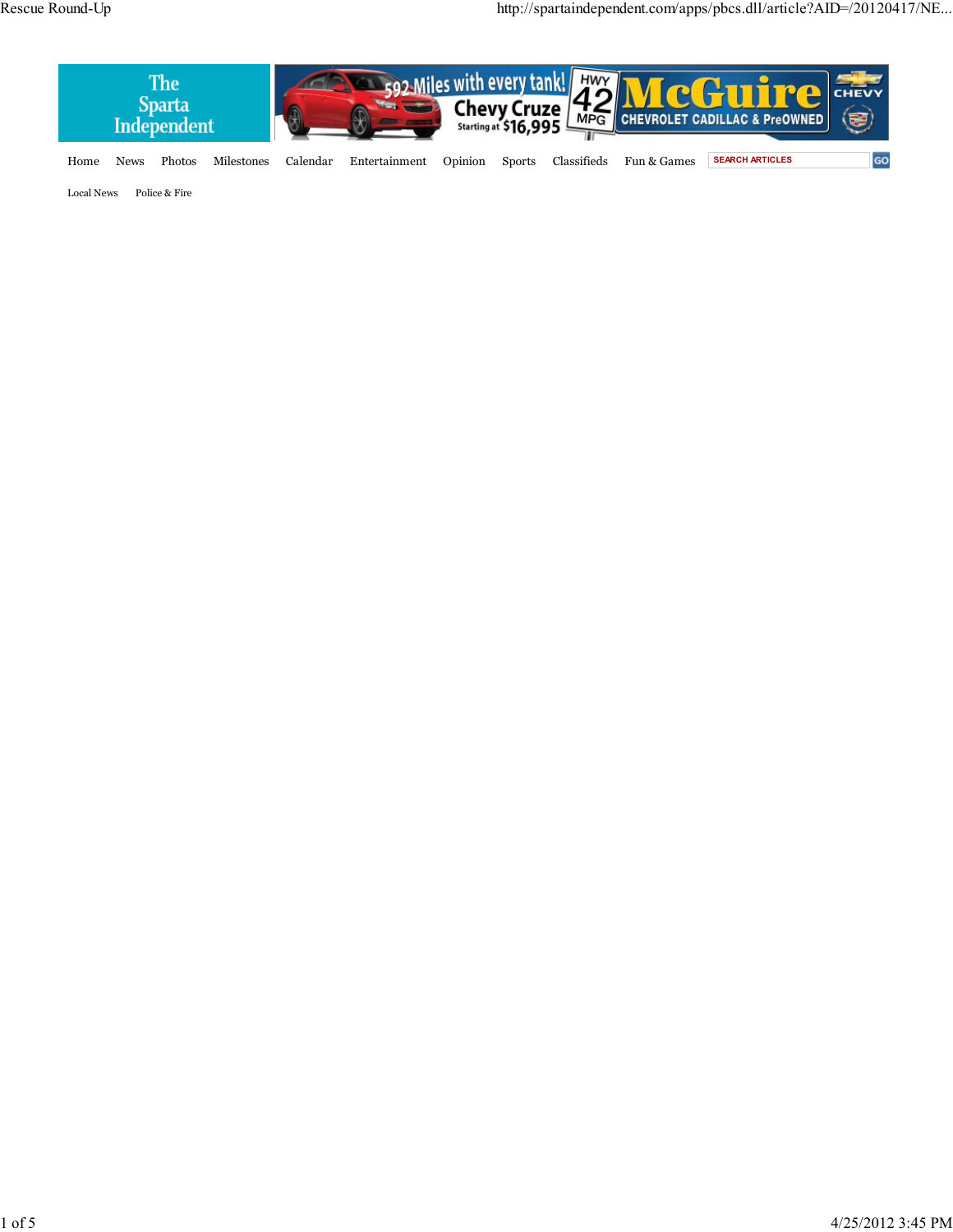# **Rescue Round-Up**

BY DIANA TUORTO PUBLISHED APR 17, 2012 AT 6:58 PM (UPDATED APR 17, 2012) ⇔



ShareThis

**Photos**



Jersey Boy

### Pet Adoption League of North Jersey

Samantha is a 10-year-old kitty who had a home for several years. With years, came age and illness, and she was abandoned by her owner. Samantha had been kept in a crate for a long time, which caused her legs and muscles to begin to fail her. She also developed asthma, which can be controlled easily with a pill a day that is not costly. Even with everything Samantha has endured, she is the sweetest cat and is so happy when people give her attention; she will wrap her paws around your neck and reward you with the biggest hug.

Who can give her a loving forever home?

For more information on Samantha and Pet Adoption League of North Jersey, visit www.palpets.org or call 973-584-0095.

#### Eleventh Hour Rescue

Jersey Boy is a 7-year-old cat who was surrendered after his owner moved and could no longer keep him. Jersey is a lovely cat, with handsome green eyes, a calm disposition, and the desire to find a warm spot in the sun, as well as in someone's heart to find a new home. He will make a wonderful addition to any home. Jersey has lived with other cats and has interacted well with dogs. He is a bit on the chubby side, weighing in at 15 pounds. Jersey hasn't missed a meal yet, and comes running whenever dinner is served.

Scooter is a 12-year-old mostly blind and hard-of-hearing Shih Tzu who

## **rescues in need of volunteers, donations or loving homes:**

Animal Rescue Service (Fredon) - for dogs and cats www.petfinder.com/shelters /NJ614.html or 973-300-5959

BARKS (Byram) - for cats and dogs- www.barksinc.com or 973-300-3185

Eleventh Hour Rescue (Rockaway)- for dogs www.ehrdogs.org or 973-664-0865

Father John's Animal House (Lafayette) - for cats and dogs -

www.sussex.petfinder.org or



**Most: Read Commented Emailed**

04/24/2012 Foundation honors memory of Sparta man 04/20/2012

Snouffer signs with Adelphi 04/18/2012

All girl band covers decades of female-genre hits

04/24/2012

Sparta Police Department

04/19/2012

Reality check

04/24/2012 Fooled by the undercover boss

Ad 《 宋

04/16/2012 Character means doing the right thing

04/23/2012 Local musicians get a step closer to the big stage

THE WEEK'S MOST DISCUSSED STORIES

# **THOUSANDS OF TEENS** IN FOSTER CARE **WOULD LOVE TO** PUT UP WITH YOU

ADOPTUSKIDS.ORG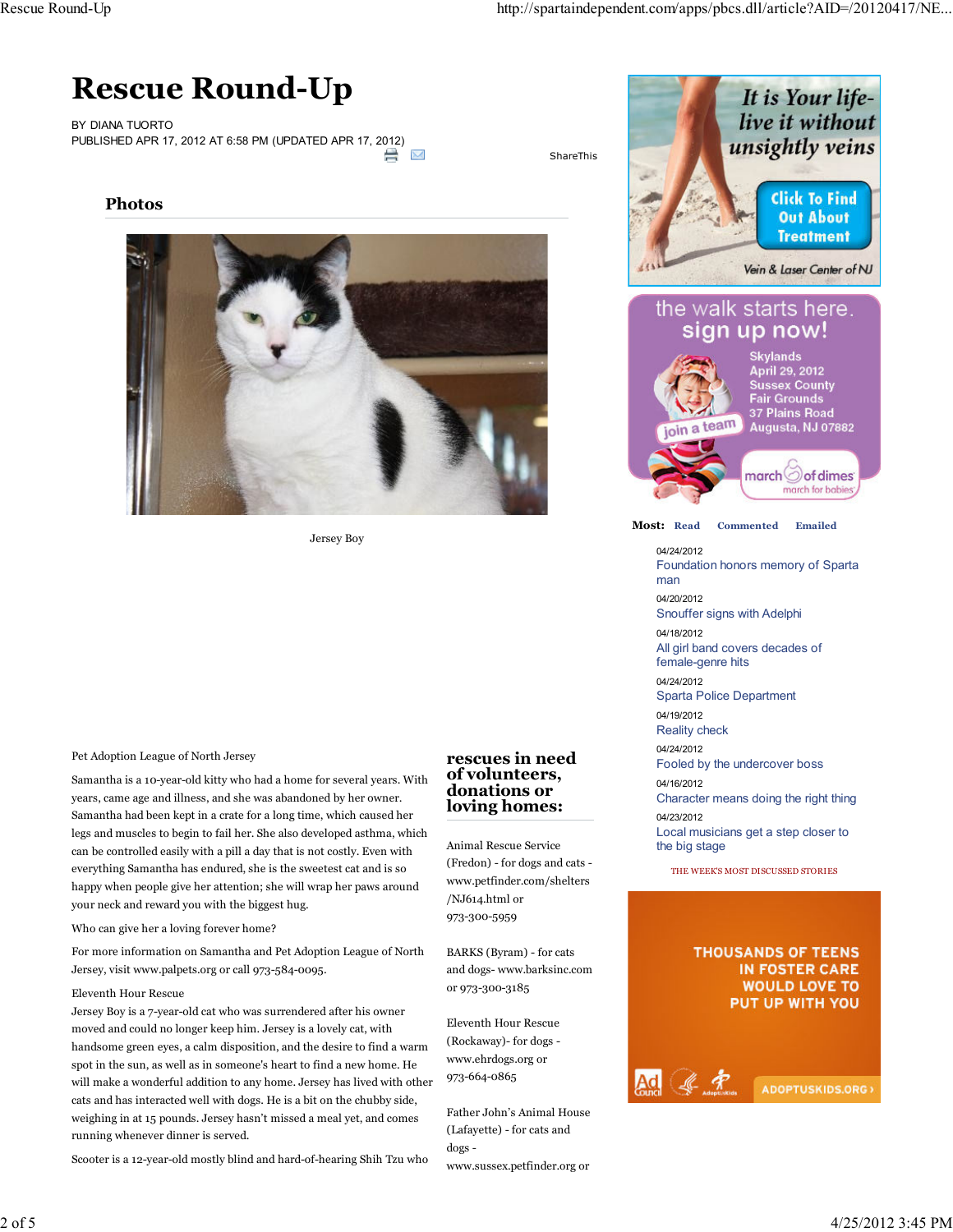

| was found as a                | 973-300-5909                                                                                                                                         |
|-------------------------------|------------------------------------------------------------------------------------------------------------------------------------------------------|
| stray.Afready                 |                                                                                                                                                      |
|                               | Subscribe<br>microchipped, the.<br>Place a Classified Ad                                                                                             |
| con <del>taG</del> apersomwas | Jersey (Cherry Hill) - for                                                                                                                           |
| call@thdbut,Iddo              | greyhound dogs -                                                                                                                                     |
|                               | phdiekwas up – Wheredww.greyhoundfriendsnj.org                                                                                                       |
|                               | disSuhneit aupress release or apportment                                                                                                             |
|                               |                                                                                                                                                      |
|                               | orishbmit a business milestone<br>Commit a letter to the editor<br>group that did the<br>group should be business of the Business Submit your photos |
| miqrafelia vəsiflse           | (Somerville) - for rabbits -                                                                                                                         |
| contacted, but                | www.hippityhoprabbitrescue.com                                                                                                                       |

wanted no part of <sub>Copy</sub>or<sub>i</sub>n 73r29<del>2a.</del>s922s Scooter. All Rights Reserved | Terms of Service

Fortunately, EHR loves senior dogs and stepped up to save this wonderful old man.

He is house-trained and gets along with the other dogs in his foster home. Scooter's foster mom reports that he is very quiet and up-to-date on all of his shots. This terrific dog is hoping to find a loving family to live out his golden years with.

On Tuesday, May 22 Eleventh Hour Rescue will hold its fifth annual benefit Golf Outing at the Black Bear Golf Course at the Crystal Springs Resort in Hamburg. The golf outing is one of Eleventh Hour Rescue's largest fundraising events this year and will include a day of golf (or spa!), lunch, cocktail reception, dinner, entertainment and prizes, all to benefit homeless pets that have been rescued by EHR.

There will be several contests, including a chance to win a car or \$5,000. Prizes will be awarded to the top three foursomes, and much more. The day will begin with registration at 11:30 a.m, followed by lunch and a 1 p.m. shotgun tee off.

For more information on the golf outing or to download a registration form, visit www.ehrdogs.org, email golfouting@ehrdogs.org, or call Todd at 646-468-8963. To learn more about Jersey Boy or Scooter, email eleventhhrrescue@aol.com or call 973-664-0865.

### Paws 2 Your Heart

Freckles is a 2 year-old Lab/American bulldog mix. She is super sweet and extremely mellow. Freckles is house trained, great with other dogs, kids, and cats. She would be the perfect dog for any family.

Bella is a one year-old Border Collie/Spaniel mix. She is very sweet and great with dogs, cats, and kids. Bella is house trained and crate trained. She came to Paws 2 Your Heart in November and was pregnant. All of Bella's puppies have been adopted, so it's her turn to find a home.

For more information on Freckles, Bella, or Paws 2 Your Heart, visit www.paws2yourheartrescue.org or call 973-271-6897.

Horse Rescue United, Inc. (Allentown)- for horses of all breedswww.horserescueunited.org or 609-481-8561

K.I.S.S. (Kitties In-need-of Someone Special, Inc.) (Hopatcong) - for cats www.kiss.petfinder.com or 973-670-2481

Mylestone Equine Rescue (Phillipsburg) - for horses of all breeds www.mylestone.org or 908-995-9300

Noah's Ark Animal Welfare Association (Ledgewood) for cats and dogs www.noahsarknj.org or 973-347-0378

One Step Closer Animal Rescue (O.S.C.A.R.) (Sparta) - for cats and dogs www.petfinder.com/shelters /NJ133.html or 973-652-3969

Operation Sanctuary (Landing) - for cats www.operationsanctuary.org or 610-628-9160

Paws 2 Your Heart (Lafayette)- for cats and dogs

www.paws2yourheartrescue.org or 973-271-6897

Pet Adoption League (Hackettstown)- for dogs and cats-

www.palpets.org or 973-584-0095

-



Facebook social plugin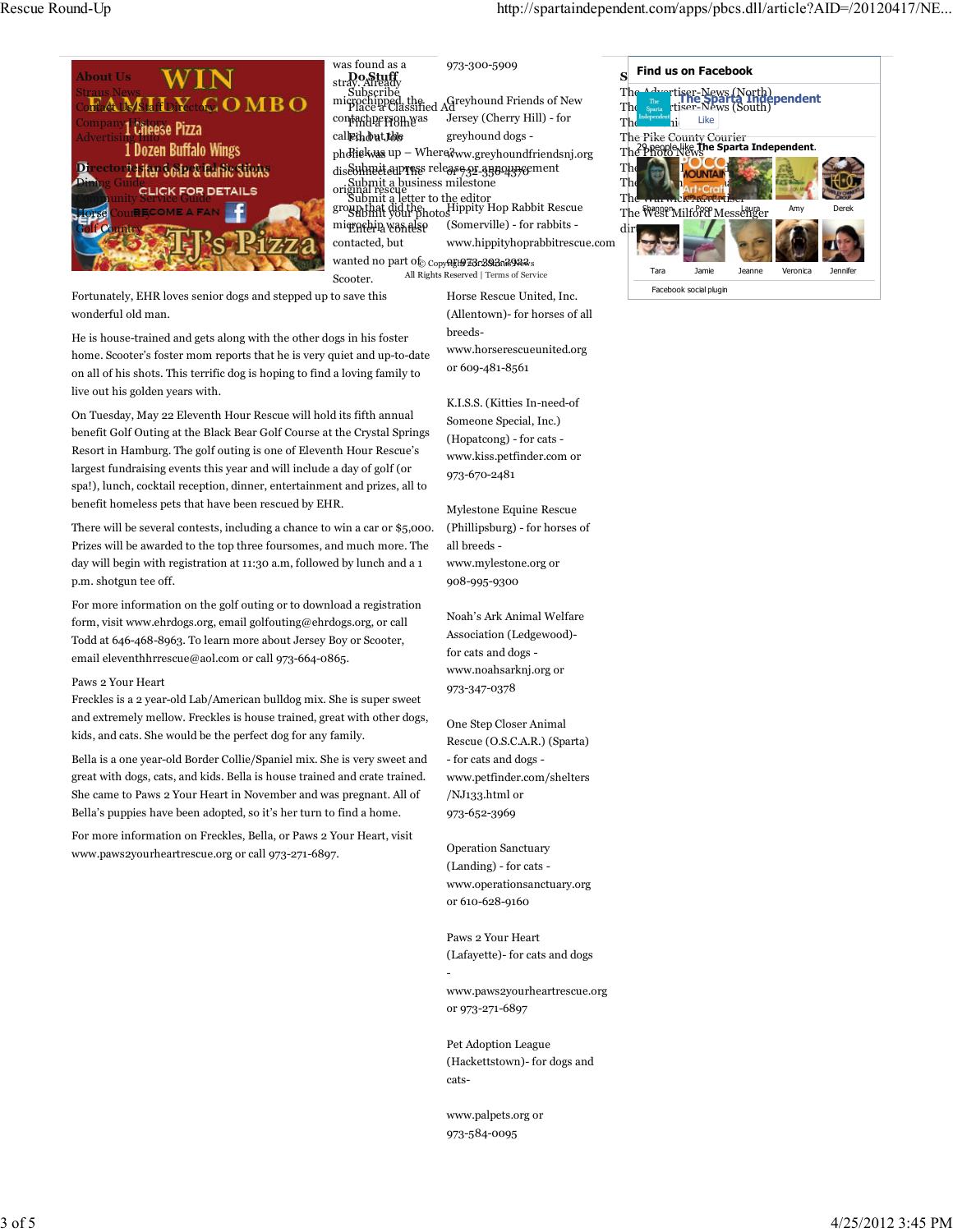ReRun, Inc. (Helmetta) - for Thoroughbred horses www.rerun.org or 732-521-1370

Safe Haven Rabbit Rescue (Clinton) - for rabbitswww.safehavenrr.org or 973-238-0814

Safe Hounds Beagle Rescue, Inc. (Sparta) - for beagle dogs - www.safehounds.com or 973-729-8431

Second Chance Pet Adoption League (Oak Ridge) - for dogs www.secondchance.petfinder.com or 973-208-1054

St. Hubert's Animal Welfare Center (Madison) - for cats and dogs www.sthuberts.org or 973-377-2295

Under My Wing Avian Refuge (Wantage) - for exotic birds www.exoticbirdsrefuge.org or 973-702-7770

Vernon Township Animal Control (Vernon) - for dogs and cats www.petfinder.com/shelters /NJ399.html or 973-764-7751

If you have or know of a local animal rescue that should be featured in an upcoming Rescue Round-Up, contact Diana Tuorto at lunar\_aradia@yahoo.com.

 $Like \fbox{ \textcolor{red}{\textbf{True} \textbf{}}}\ fbox{ \textcolor{red}{\textbf{0}}}$ 

**Tweet** 0

# **Comments**